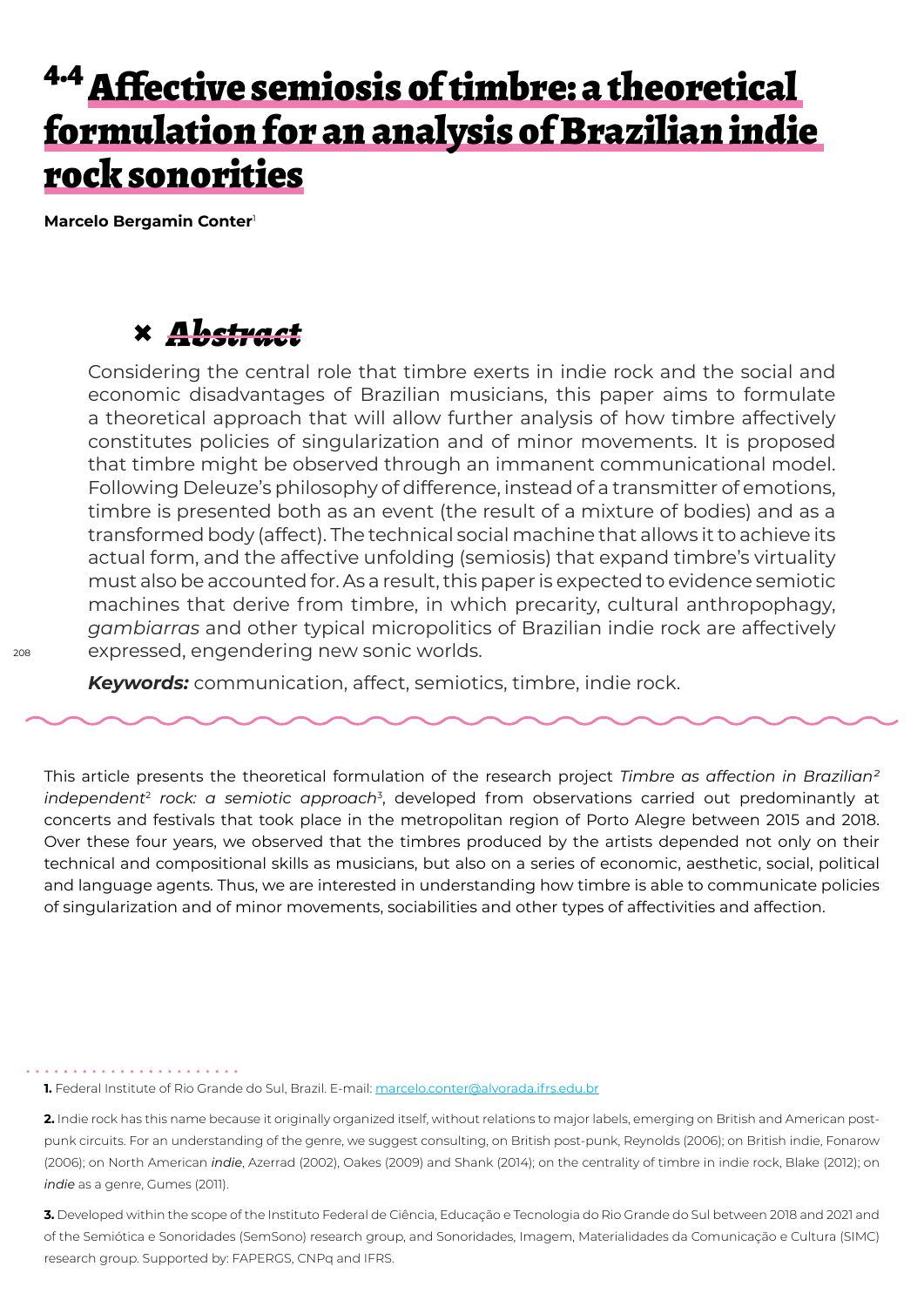## 1. The context of Brazilian indie rock between 2015 and 2020

In her doctoral thesis, Caroline Govari Nunes (2020) starts from a consensus among popular music researchers to think about how musical genres are organized. In these works, usually backed by Cultural Studies perspectives, genres are based on sound, social, economic and affective aspects. Nunes adds musical scenes to this formula, in a proposal that understands genres not only by their consensus, but also by the symbolic disputes between their actors from a territory that is, at a time, geographical (the Seattle *grunge*  scene; the London *punk*; the *rock gaucho* from Porto Alegre) and semiotic (the regime of signs that result from the disputes mentioned above).

Although our informal observations between 2015 and 2018 took place predominantly in the capital of Rio Grande do Sul, we are not interested in any band that approaches the values of the *rock gaúcho* musical genre. On the contrary, many of the bands we want to study are opposed to this genre. We watched concerts by bands from other states that toured Rio Grande do Sul and noticed that their sound aspects differ a lot from each other, even though they share the same night, the same compilation, the same label, the same festival, the same *playlist*. So, it is possible to recognize some approximation between them because, together, they build a great national indie rock scene, being similar to each other when we observe the audience profile, age group, average income, artistic interests, ways of being in the world, political stance etc. There is a sharing of a scene, by social, economic, political and affective values, as proposed by Nunes (2020), but there seems to be more dissent when it comes to the sound aspects. It turns out that most of the bands we followed seem to privilege the construction of timbres, leaving harmonic, melodic and rhythmic structures - and even the lyrics that are sung - in the background. In this particular genre, artists strive to sound different from each other. In order to do this, they almost always have a series of effect pedals, plugged into guitars, bass, microphones and synthesizers, which modulate the instrument's original signal. In some cases, the modulation is so intense that the result dismantles the listener's horizon of expectation, who can no longer recognize that instrument's typical sound<sup>4</sup>.

Unlike the indie scene that emerged in the 1980s in the United States (Azerrad, 2002) and in the United <sup>209</sup> Kingdom (Reynolds, 2006), Brazilian musicians, generally members of the middle class, have a much greater difficulty in putting together their set of audio equipment, since their purchasing power is lower than that of Anglo-Saxon countries' middle class. Giving oneself the luxury of collecting pedals, guitars and amplifiers in Brazil becomes a rare situation and, because of this, musicians need to go out of their way to create their unique sound signature.

In parallel, in recent years in Brazil, indie rock has gone through a process of political reorganization. If it was a privileged space for white middle-class heterosexual boys before, now it is also a place for other causes, with a bigger, more active, and creative participation of women, people of color, indigenous people, LGBTQI+ people and other minorities. This diversity is clearly expressed in the presence of these bodies on stage; in the voices that sing and in the lyrics that explore the struggle for visibility, respect, equality, rights; in the visual performance of artists in music videos, on stage, in interviews and other media events; in their manifestations on social media; and so on. But then, the question remains: is this diversity also expressed sonically, in the complex weft that makes up the sound texture of the songs produced by Brazilian indie rock?

The economic and technical limitation aggravates with the progressive devaluation of the Brazilian currency against the Dollar since 2015. Added to this are the multiplication of micro music scenes provided by web 2.0 (Conter & Sartori, 2019), which imply a reorganization of regional music scenes; the verticalization of power on the internet generated by streaming services and the Brazilian phonographic industry crisis (De Marchi, 2016) that preserve symbolic power and the mainstream<sup>5</sup> */*underground6 dichotomy; budget cuts in cultural government policies; and so on.

**6.** "Term attributed to the set of minor music scenes, generally autonomous, independent of major labels and of the rules of the music market." (Conter, 2016, p. 312).

**<sup>4.</sup>** This process of an instrument's sound identity dissolution through effects is explored by Samantha Bennett (2016).

**<sup>5.</sup>** "The term is often used in a pejorative way to refer to the *status quo* generated by the imposition of the music industry's values on the market. Mainstream also, and specially, promotes the repetition, institutionalization and sedimentation of sound images at the core of the pop music system." (Conter, 2016, p. 312).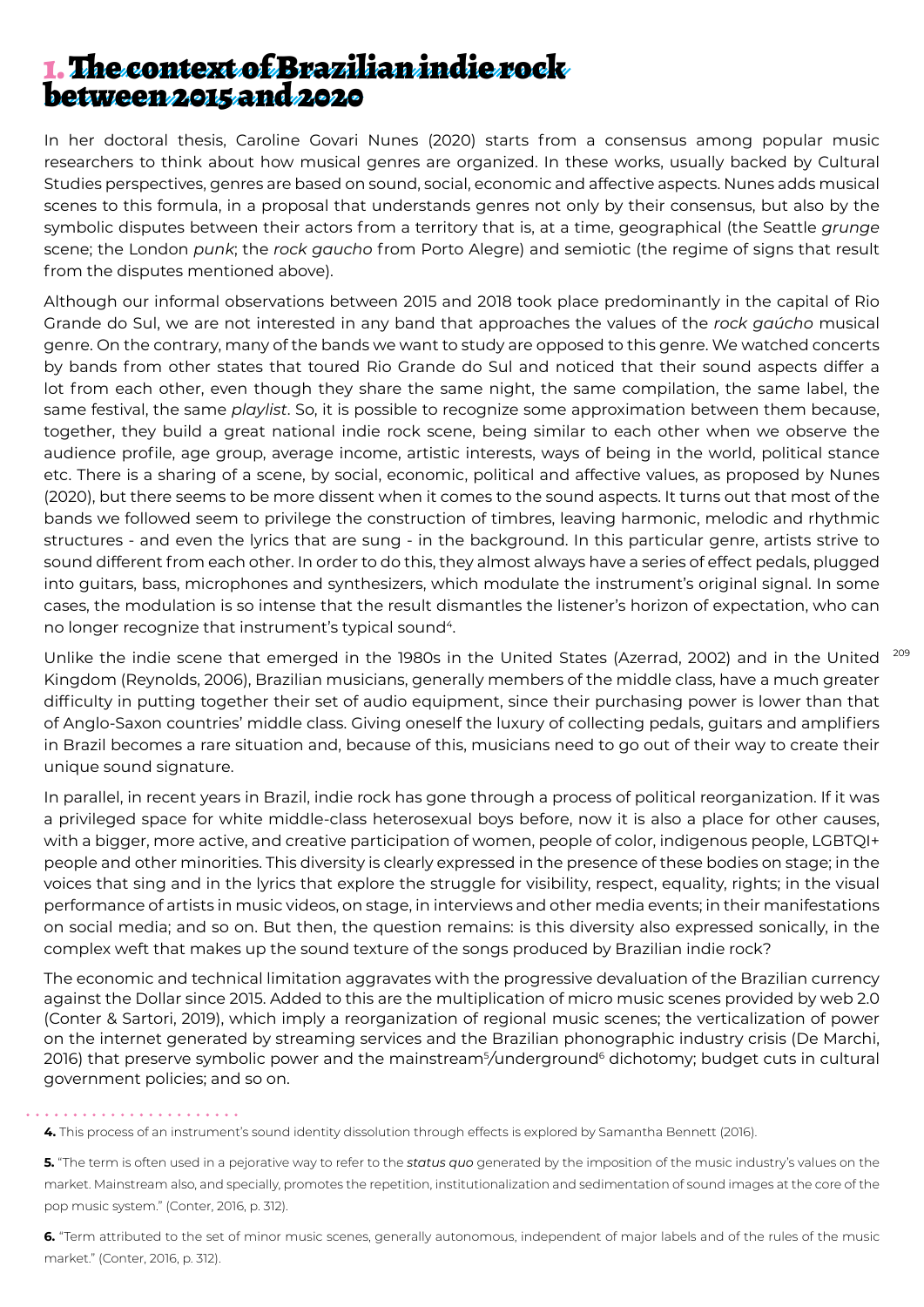Our hypothesis is that timbre, which is the result of various sounds intertwining and being perceived by our body, is not limited to meaning in its current duration, but expands into a kind of 'semiosis of sensations' (Conter et *al.*, 2017) which we are interested in investigating, not only to understand how music expands its virtuality, but also as an epistemological exercise that helps us figure out the communication phenomenon through the recent affective turn in the humanities during the last decade. We also want to detach timbre and its unfoldings from the aesthetic experience and from the idea that it is a phenomenon that escapes meaning. Therefore, we also understand affect as a sign, as proposed by Gilles Deleuze (2011). Thus, we can view relationships between materialities as sign processes.

The relevance of this study lies in its proposal to understand timbre through an immanent communicational model. Rather than understanding it as a *transmitter* of emotions, here it will be presented both as an *event*  (the result of mixing bodies) and as a *transformed body* (affect). Hence the need not to reduce this study to the actuality of timbre (the moment it manifests itself as sound): it is of particular interest to us to make it possible, from this strictly theoretical study, to write other analytical texts in which it is possible to describe and interpret the socio-technical machine by which timbre operations develop, produce semiotic regularities, and differ among themselves. In addition, we intend to recognize affective developments generated in the bodies (of listeners, musicians, instruments, music as a virtuality) after the timbres are actualized, also in future texts.

It seems to us that the economic precariousness related to the acquisition of musical instruments merges with the political condition of minorities<sup>7</sup> . We understand that the relation between these two characteristics is an important element for the arrangement of the genre's current stage sonorities. We will return to this in the final considerations, but we suggest the reader to keep this in mind throughout the article.

Therefore, we have a valuable object for Communication research, specifically in terms of communicational studies that rely on structuralism and semiotics, since timbre, like sign, is the difference resulting from clashing bodies.

In what follows, we cross-reference theories and knowledge from different fields of expertise: communication, acoustics, semiotics, philosophy, ethnomusicology and media studies, divided into two main axes. With the first, we intend to bring the discussion of timbre from the field of acoustics to that of media studies. With the second, we intend to speculate about the affective forces of sound.

# 2. Acoustics, medial awareness and formal characteristics of timbre

A commonplace used when we talk about timbre is to think of it as the 'color' of sound; or, in a slightly more technical reading, of the equalization parameters (amount of bass, mids, trebles); or even the formation of sound waves (sine, square, triangular waves...). A very common conception, which is over a hundred years old, is that timbre is what differentiates two sounds that have the same melodic pitch and volume. If we hear a note there vibrating at 440 hertz coming from the strings of a piano and then being blown out of a trumpet in the same frequency range, it is the timbre of each instrument that allows us to differentiate one from the other. The parameters that define the timbre quality of each of these instruments are well known by professional musicians and physicists, but not always by the lay public:

*\*As Helmholtz first revealed, there are spectral features of timbre – its 'vertical' dimension – determined by the contribution of harmonic and inharmonic overtones; there are time-variant, or temporal elements, such as amplitude fluctuation (beating); and there are spectrotemporal features, which meld the two, including attack time, decay, steady-state timbre, and release, the phases of a sound often referred to as the ADSR envelope. Finally, tone perception is influenced by the unique attack transients characteristic of a sound generator – for example, the sharp attack of a rigid plectrum striking the uneven surface of a wound steel guitar string. (Fink et al., 2018, p. 11, our emphasis).*

**7.** While heterosexual, middle- and upper-middle-class white men persist in the Brazilian indie rock scene, many openly support and defend minority participation. In addition, between 2016 and 2018, campaigns to report emotional and sexual abuse on social media perpetrated by people that fit that profile were instrumental in the political rearrangement of the group of people involved in music production, a practice that generated a series of controversies, as it can be seen in the article from 'Catraca Livre' available at https:// catracalivre.com.br/cidadania/por-que-uma-lista-de-denuncias-contra-bandas-gerou-debate-na-web/.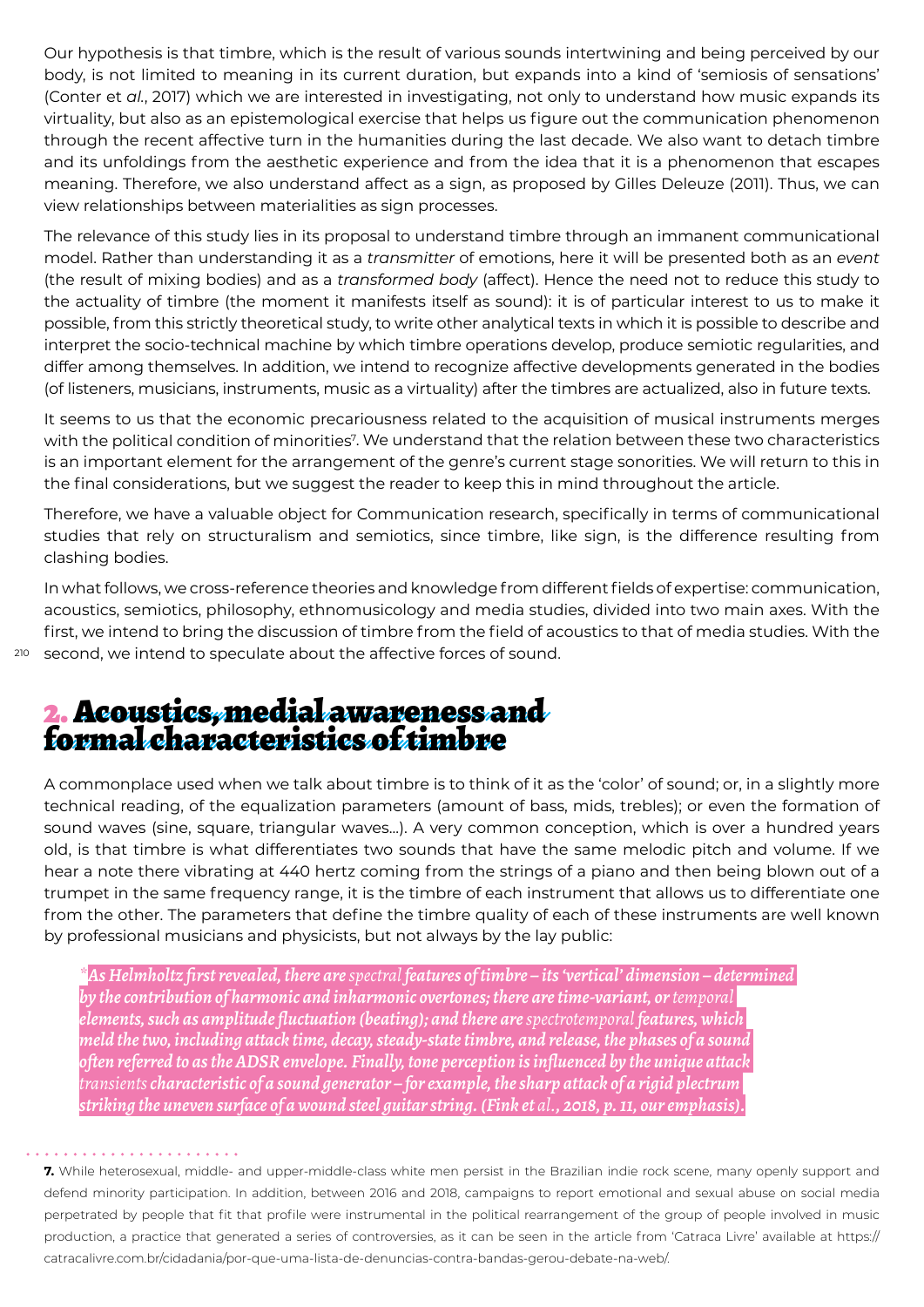In the preface to *A acústica musical em palavras e sons* [Musical acoustics in words and sounds], Menezes (2003) clarifies that, although acoustics is normally reserved for the field of physics, he believes that understanding acoustic phenomena is important in the education of contemporary musicians. It turns out that, with the advent of electroacoustic music, the possibilities of timbres increased dramatically compared to the music performed with acoustic instruments. With electronic instruments, such as a synthesizer keyboard for example, it is possible to generate any type of sound wave pattern, from a simple sine wave to white noise, a sound in which all humanly audible frequencies are reproduced simultaneously. Adding this to the feeling of exhaustion of the tonal system at the turn of the 19th to the 20th century, timbre progressively becomes one of the most important elements for the creation of new musical genres (Wisnik, 1999; Guigue, 2011).

To produce a greater diversity of timbres, it was necessary to understand in advance which waveforms generated which types of sound texture. Notions of electricity, electronics and acoustics become central to music production. In the early days of electroacoustics, gigantic computers connected to oscillometers generated waves that could be shaped through controls. It became possible, for example, to generate a wave with a triangular shape, regulate its inclination degree (the more angular, the more strident), its amplitude (volume) and even add it to other waves (sine, square...). Before electroacoustics, a change in timbre necessarily implied some change in the playing of an instrument or in its body.

From gigantic and heavy tubes to tiny transistors, electroacoustics migrated from universities to home users and everyday musicians, defining the sound of 1980s pop music. At this stage, we are already relying on electric keyboards that simulate different timbres and that are reproduced through speakers. In addition, and especially for this research, in the mid-1960s, portable effects pedals became popular. The pedal is a compact device in which you can connect a guitar, bass, keyboard, microphone, any device that generates sounds converted into electrical pulses, and whose purpose is to model these sounds, generating, in the output, a different sound form in the most different ways: interfering with the equalization (changing the volume of bass, medium, treble); distorting it (*fuzz, overdrive, distortion*); changing its melodic pitch (*pitch shifter*); cutting it off and letting it sound interspersed (*tremolo*); and so on.

If before the term was sometimes confused with which instruments a composer chooses to perform his  $\;\;$   $_{\rm 211}$ With the advent of pop music in the first half of the last century, timbre took on a greater role in composition. sonata, in pop the electrification of guitar, bass, piano and other instruments will dramatically increase their sonic possibilities with circuitry, speakers, valves, modulation pedals, among other things. Timbre, in this context, communicates. It is necessary to observe this phenomenon through a medial awareness, as proposed by Fabrício Silveira (2013, p. 65):

*\*According to Hans Ulrich Gumbrecht (1994, 1998, 2010), the medialities – hence 'medial consciousness' – concern the material conditions that allow the emergence of meaning. In other words: it is important to pay attention to the instruments, technical resources and support that we make use of in communicational contacts and records of all kinds; it also matters how such apparatus will be operated.* 

It turns out that the ways in which pop music's sounds are configured depend on a whole complex sociotechnical machine. Most musical instruments are electric and/or electronic, and even those that seem more rudimentary in this sense, such as an electric guitar, for example, have their sound signal modulated by various effect pedals, amplifier modules, microphones, plugins and computer software. Even the voice, apparently the most 'carnal' element in pop music, has its timbre intensely modulated by such devices.

Timbre in indie rock implies a stance against normative currents and it is also a political act, not just a technical one. In *Timbre as Differentiation in Indie Music*, David Blake (2012) argues that timbre is used to differentiate the genre in question from mainstream music and that it is more powerful in this regard than any other parameter (like harmony, melody and rhythm) we could highlight: "(...) each artist offers a heterogeneous timbral palette connected with an increased sense of recording and songwriting craft which produces unusual sounds. This finding may lead one to theorize that, if anything, indie music is unified by a sense of timbral heterogeneity." (Blake, 2012, p. 11).

Blake also demonstrates how timbres used can communicate, beyond aesthetic experiences, social experiences, when, for example, a musician produces a highly distorted timbre to generate abrasive affections, or a 'hotter' timbre, with more bass and simulating greater proximity to the listener, to generate an idea of involvement and social sharing (Blake, 2012, p. 11).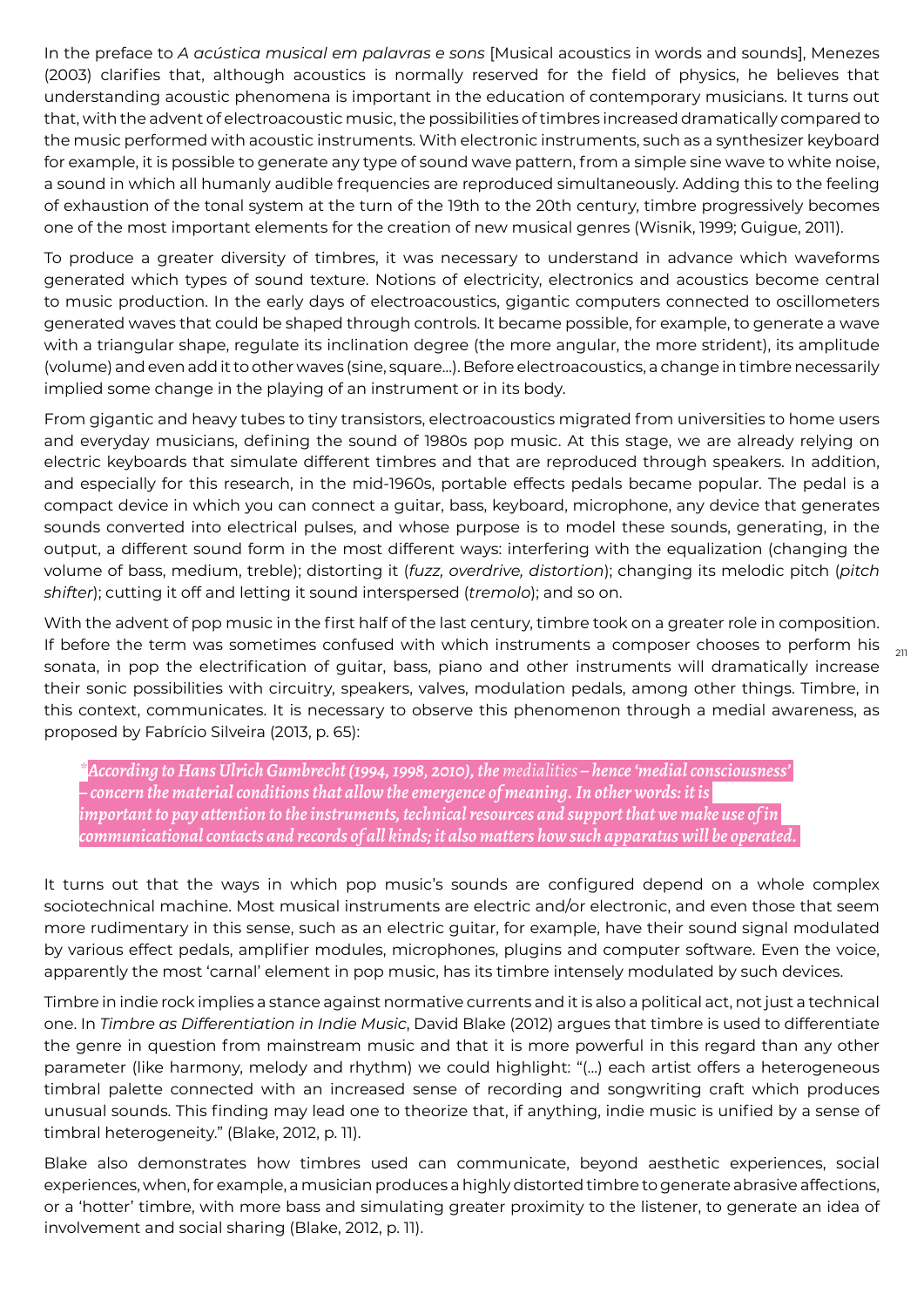But how is timbre formed? Let us imagine the act of listening to a song as the making of a rug woven by our memory. Outside our consciousness, there is no song (if we understand it as a social convention), there are sound waves moving through time and space, like unwoven threads of a potential web. A multitude of sound waves reach our ear canal and pass through the eardrum as if they were one. How can our brain tell them apart?

If timbre is a sound property that allows the distinction between one sound and another when both have the same pitch and intensity, then we can define it as the agent of difference between two instruments being played in unison. Consequently, it is because timbre exists that there is a difference in music; it is an agency of several sound attributes. It needs time and space to exist. The formation of this territory occurs through the agency of several elements: at the very least, a body that produces sounds and another body that is affected by them.

## 3. From 'timbre as affect' to the 'affective semiosis of timbre'

As the title of our research project proposes, at the beginning we were interested in thinking about timbre in music from the perspective of affect theories, but along the way we improved this idea until we reached another proposal, which is to observe the affective semiosis of timbre. Such a theoretical movement was fundamental for an adequate construction of our observation point. Next, we will present the theoretical path that led us to this decision, as well as explain what we mean by affective semiosis of timbre.

We listen to music with our whole body, not just the ear canal. In front of a rock band that goes beyond healthy hearing levels, we can have shivers, goose bumps, the bass sounds go through our body, vibrating bones, organs, teeth, viscera. It is impossible not to be affected by the different sound frequencies that tackle our body. After the inescapable impact of air vibrations (since we cannot close our ears the way we plug our nostrils or close our eyes), our body is transformed: racing heartbeat, ringing in the ears, ecstasy, a desire to scream, dance. We also think about the meanings that result from this encounter, turning over the sound images that formed in our memory after the listening experience. When we do, we are also affecting the music we listen to, in its incorporeal condition. Judging a song, criticizing it, recommending it, is also affecting it. So, between the musician and the music they produce, between the music and the audience, between the audience and the music, and so on, all these agents are in a constant affective relationship.

212

With that said, however tempting, we declare that we don't want to confuse affect with emotions. In a broader sense, derived from a long lineage that starts with the Stoics, passes through Spinosa (2017), Deleuze (2011, 2007) and through the affective turn in the humanities, our starting concept is that affect is a force, an intensity or a sensation that is the result of the action of one body against another (this action, in turn, we call affection). Affect cannot be confused with emotion because, as Mazzarela (2009, p. 292) argues, "An emotion is a subjective content, the sociolinguistic fixing of the quality of an experience which is from that point onward defined as personal". Or as Hemmings (2005, p. 551) argues, "Affect broadly refers to states of being, rather than their manifestation or interpretation of emotions". This departure from emotions has an importance for our research, which is to avoid falling into a reading that places music as an agent that transmits emotions, as if music's core potential laid in its ability to move listeners. In this research, affects are forces, intensities, sensations that can only be potencies (virtual) or the action of one body on another (actual). To develop this notion, Deleuze relies on the philosophy of the Stoics, who established two distinct kinds of things, the bodies and the effects: "[the] bodies, with their tensions, their physical qualities, their relationships, their actions and passions and the corresponding 'states of affairs'. These states of affairs, actions and passions, are determined by the mixtures between bodies" (Deleuze, 2007, p. 5). The effects happen in these mixtures of bodies: "(...) they are not bodies, but properly speaking, 'incorporeal'. These are not physical qualities and properties, but logical or dialectical attributes. They are not things or states of affairs, but events" (Deleuze, 2007, p. 5). An effect is both an affection – the trace that one body leaves in another – and an affect – the change that has taken place in that body.

It is challenging to think of timbre from this logic, since it is the music element that our perception most immediately recognizes. And yet, its nature is quite difficult to establish. Where is timbre? Is it potentially contained in musical instruments? Is it in the air that vibrates? Is it in the perception of those who absorb it? Is it shared collectively? Well, if timbre is not in any of these places, but, at the same time, its action can be recognized in all of them, then it is not a body, but the result of an affection, of clashes between bodies. An incorporeal, therefore, like the notion of affect in Steve Goodman's *Sonic Warfare*, which means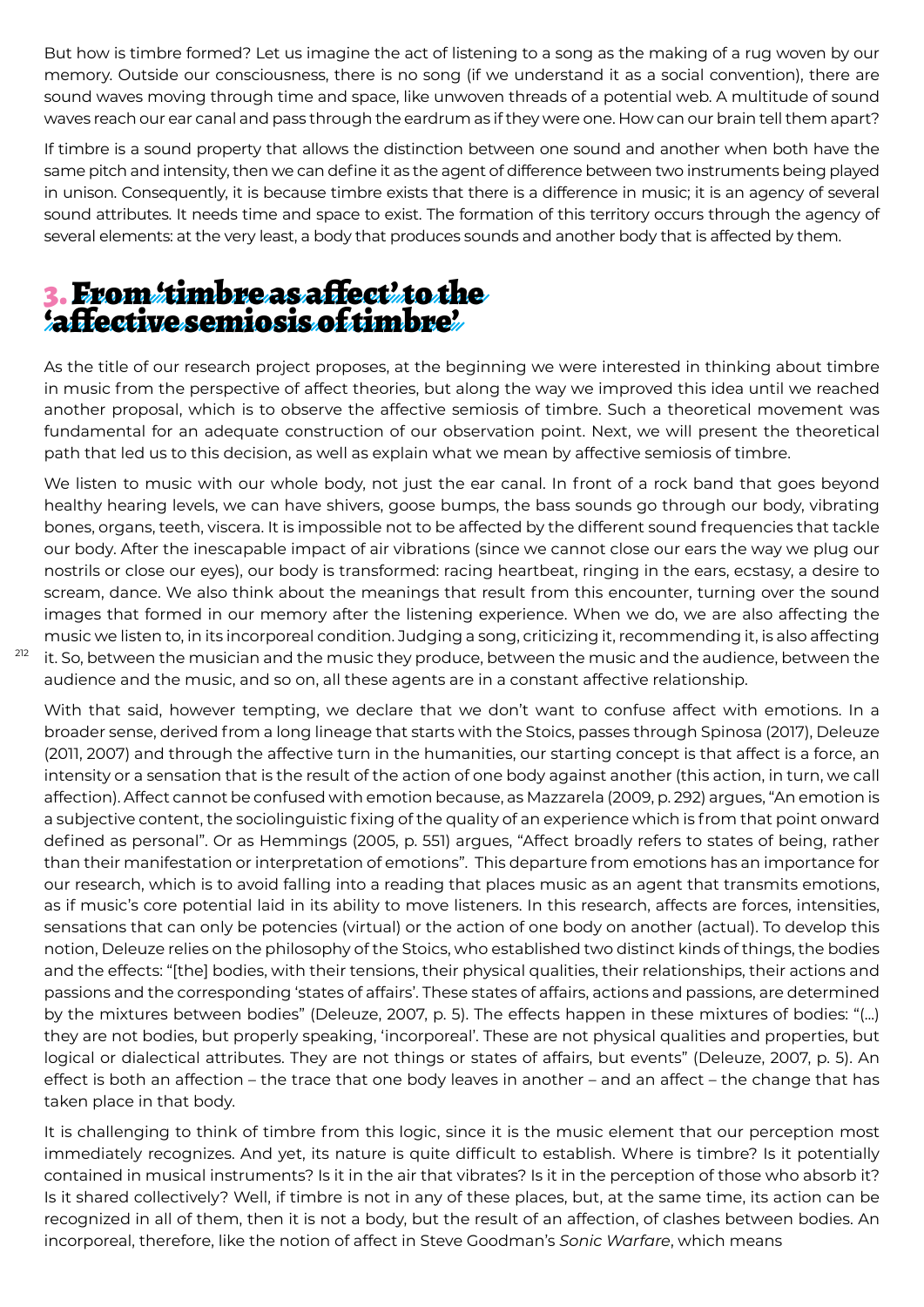*\*(...) the potential of an entity or event to affect or be affected by another entity or event. From vibes to vibrations, this is a definition that traverses mind and body, subject and object, living and non-living. One way or another, it is vibration, after all, that connects every separate entity in the cosmos, organic or nonorganic. (Goodman, 2012, p. xiv)*

Now that it is possible to observe timbre as an affect, we could move further and think of it as endowed with a semiotic potency. This proposal is based on our hypothesis that timbre produces meanings, even though non-logocentric signs, for example. At this stage, philosopher Gilles Deleuze (2011, 2007) is our main interlocutor, especially when he brings the theory of affects, as proposed by the Stoics and Spinoza (2017), closer to the notion of sign.

*\*This proposal, we believe, is different from what has been said about affect, sometimes as something that would escape meaning, whether pre-sign or non-sign, sometimes as a passionate element. (...) every affect is a sign, and every affection, which occurs between two or more bodies, modifies the signs involved in the communicative act. (Conter et al., 2017, p. 37)*

It is thus possible to recognize the triangulation that we want to produce here between timbre, affect, and sign. These are all incorporeal elements. We approach affect theories in order to observe timbre through an immanent perspective, as we understand that it is its relations with other bodies that define it and not the other way around (cf. Conter et *al.*, 2017). Thus, we emphasize, it is necessary to overcome the idea that affect is an event that escapes meaning. This approach is very different from the common sense one, where affect is confused with emotion, passion and feeling, even being understood as a phenomenon that alters the state of a body, external to language, inexplicable. Affect's affection capacity does not end at goose bumps, the urge to vomit, the sensation of dizziness. The trace left by one body on another is just the beginning. There is a processuality of affect that needs to be considered: from an affect, there are escape routes: minor affections, potencies, affective chains... unfoldings that are similar to the semiosis process that we can recognize in language.

If affect is like a sign, it must have a signifier series and a signified series (Deleuze, 2007). As a signified series, affect exists in and of itself. It does not produce meaning and will only do so if its signified series comes into contact with a signifier series. Let's imagine a set of sound waves vibrating a listener's eardrum. In this context, before suffering the affection of the waves, the listener was an empty signifier house, waiting for the beginning of a song. When they hear the waves and recognize in them the typical sound of an indie rock band, for example, they are giving the affection that tackles them a signifier series. But the timbres of the sound waves produced by the band are not part of the band, nor of the waves (Menezes, 2003); they are not even part of the listener, who translated them into memory form. In fact, this identification of a sonority with a specific genre is just the beginning of semiosis.

Another obstacle to the observation of the semiosis of timbre is the fact that common sense terminology is too precarious to describe it. We generally employ terms used to describe other senses (sight, smell, touch, taste), such as calling a timbre 'abrasive', 'stodgy', 'hot', 'heavy', 'crunchy', qualities that are not necessarily sonic. Even musical genres named after timbre characteristics come from other sensorialities: heavy metal, grunge, ambient, rock, funk, trance. All these terms, although useful in terms of classification, halt the semiosis of timbre. Therefore, we are interested in the ability of timbre to unfold, to produce lines of flight. Thus, it will not only affect subjects (emotionally moving a listener, for example), but it will also affect itself, its own variation, modifying its state and developing autonomous behavior. This is our main theoretical challenge. We understand that it is necessary to detach timbre from an identity idea, as if it were the shaping agent of certain musical genres through the sound of certain musical instruments, while it is also necessary to move away from the idea that it is capable of provoking emotions on a particular audience member. Although it can be used for both things, it has an autonomous form before that, and it is endowed with a virtuality of its own.

Using the theories of the authors mentioned in this item, we can say that timbre has, in addition to an actual side (when it is signified), a virtual side (the power to affect, be affected and affect itself).

*\*The virtual, as such, is inaccessible to the senses. This does not, however, preclude figuring it, in the sense of constructing images of it. To the contrary, it requires multiplication of images. The virtual that cannot be felt also cannot but be felt, in its effects. When expressions of its effects are multiplied, the virtual fleetingly appears. Its fleeting is in the cracks between and the surfaces around the images. (Massumi, 2002, p. 133)*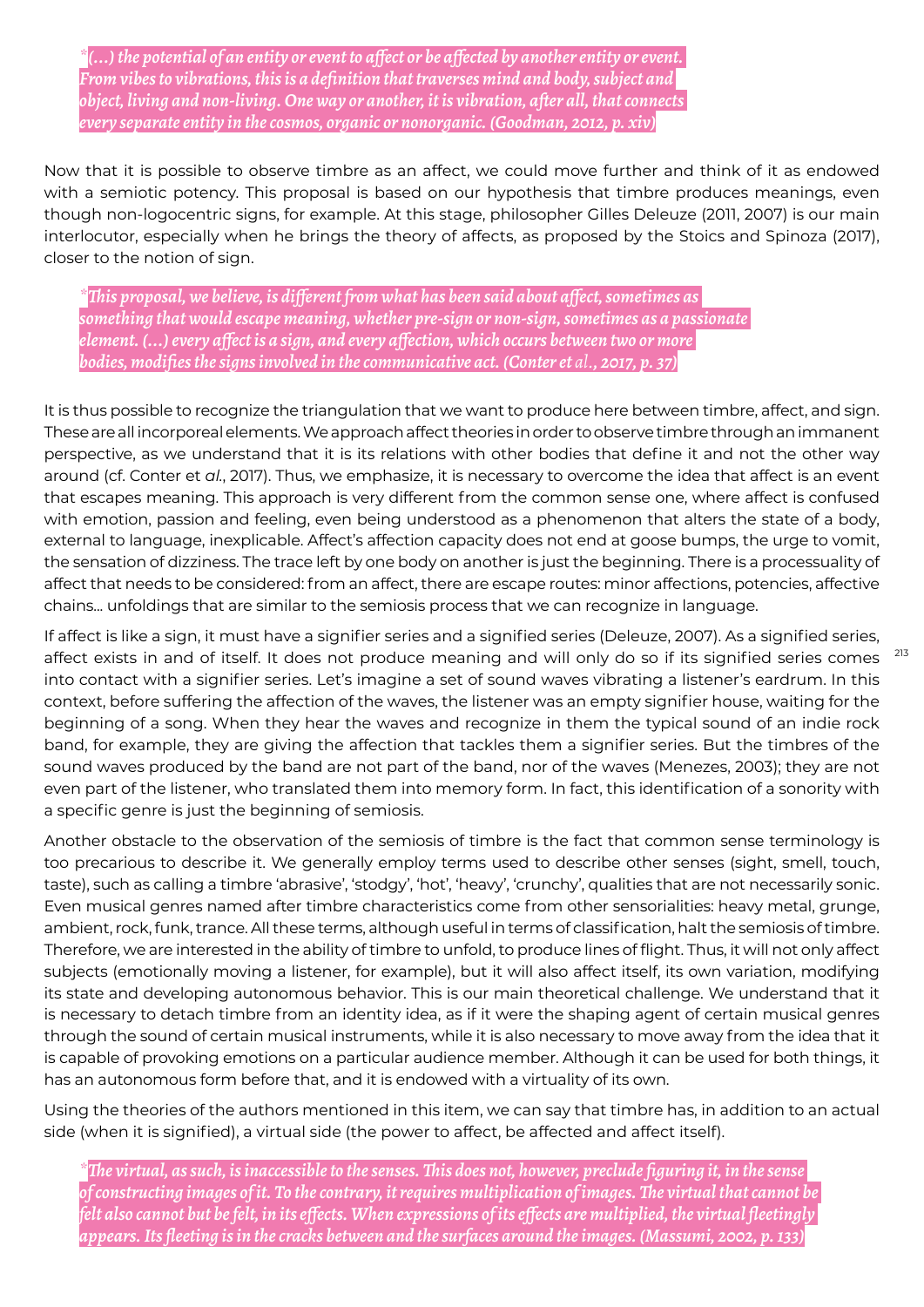We are therefore proposing a different understanding of how timbre communicates: as we tried to say at the beginning of this item, going beyond the idea of a *transmission* of emotion, timbre will also be understood as *event* (the result of mixing bodies) and as a *transformed body* (affect). Both dimensions are fundamental for understanding timbre's signifying processes.

## 4. Referrals for an analysis of Brazilian indie rock sounds

Recognizing the communicational dimension of affect from a post-structuralist model, which understands communication as the production of difference, the next challenge of this research will be to develop a methodology capable of analyzing the semiosis of affections that arise from the actualization of the research object, since "Perhaps one of the surest things that can be said of both affect and its theory is that they will exceed, always exceeds the context of their emergence, as the excess of ongoing process" (Gregg & Seigworth, 2010, p. 5). With this, there are three stages to be covered in future analyses, which justify the research being carried out in the field of Communication.

The first is about mapping the socio-technical machine behind the timbres of the songs that will be analyzed, in order to understand the economic, political, mediatic and technological conditions that configure it as such, following in the wake of recent studies focused on the Materialities of media and of Communication.

The second looks at timbre in its current material condition, manifesting itself as a sound wave complex that reverberates in an environment and affects the bodies around it. Here we need knowledge of Musical Acoustics and Affect Theory.

Finally, the last step is the most challenging: observing timbre as a communicational phenomenon that develops affective semiosis. In Brazilian indie rock, due to its minor nature, engaged with the underground, with amateurism, with a certain distance from the mainstream, our prognosis is that the affective semiosis of timbre in this genre creates a minor communication, in which precariousness, feminism, anthropophagy, *gambiarra*, jerry-rigging, body politics and other micropolitics typical of this music express themselves affectively and, even in a non-logocentric way, are capable of engendering new possible sonic worlds:

*\*The goal of characterizing a minor communication is perhaps to shift the focus, to abandon notions already heavily stratified like Media, Culture, Politics, Institutions, which are typical of communication studies, and pay attention to its inventive character, to the unconscious and almost imperceptible devices that underlie all these big molar aggregates. (Araujo, 2020, p. 167)*

To handle the first two stages, we can rely on more traditional methodologies, such as mappings, cartographies, clipping of news articles, field observations, interviews with the artists. But the last stage depends on a more speculative process, one that, it seems to us, can be done if we rummage through the collected material in a rhizomatic, anti-genealogical way, as proposed by Deleuze and Guattari (2011), focusing on the observation of timbre's inventive character, as proposed above by Araujo (2020).

As we said at the beginning, Brazilian indie rock produced between 2015 and 2020 seems to us to be marked by the unusual encounter between an economic precariousness that limits the acquisition of equipment and a minor political condition. The set of equipment that the musician uses in the studio or in live performances presents itself as a socio-technical machine that crosses technical, social, economic and even political limitations. It implies, therefore, in the observation of different bodies acting against each other. The same happens with this minor political condition, which will develop a collective semiotic machine, where a regime of signs in favor of diverse and plural ways of being in the world will reorganize this universe. Thus, it is possible to propose, albeit hypothetically, the reason why indie rock has presented a great semiotic opening to incorporate minority politics: the composition of timbres in indie rock is not just what constitutes the genre. More than that, it is what produces difference *within* the genre, which creates singularities even between songs from the same band.

Going through these different strata, territories of meaning and agency generated by timbres that constitute our corpus, with the theoretical framework that we have tied together here, will be fundamental to understand how the affective semiosis of timbre happens in Brazilian indie rock.